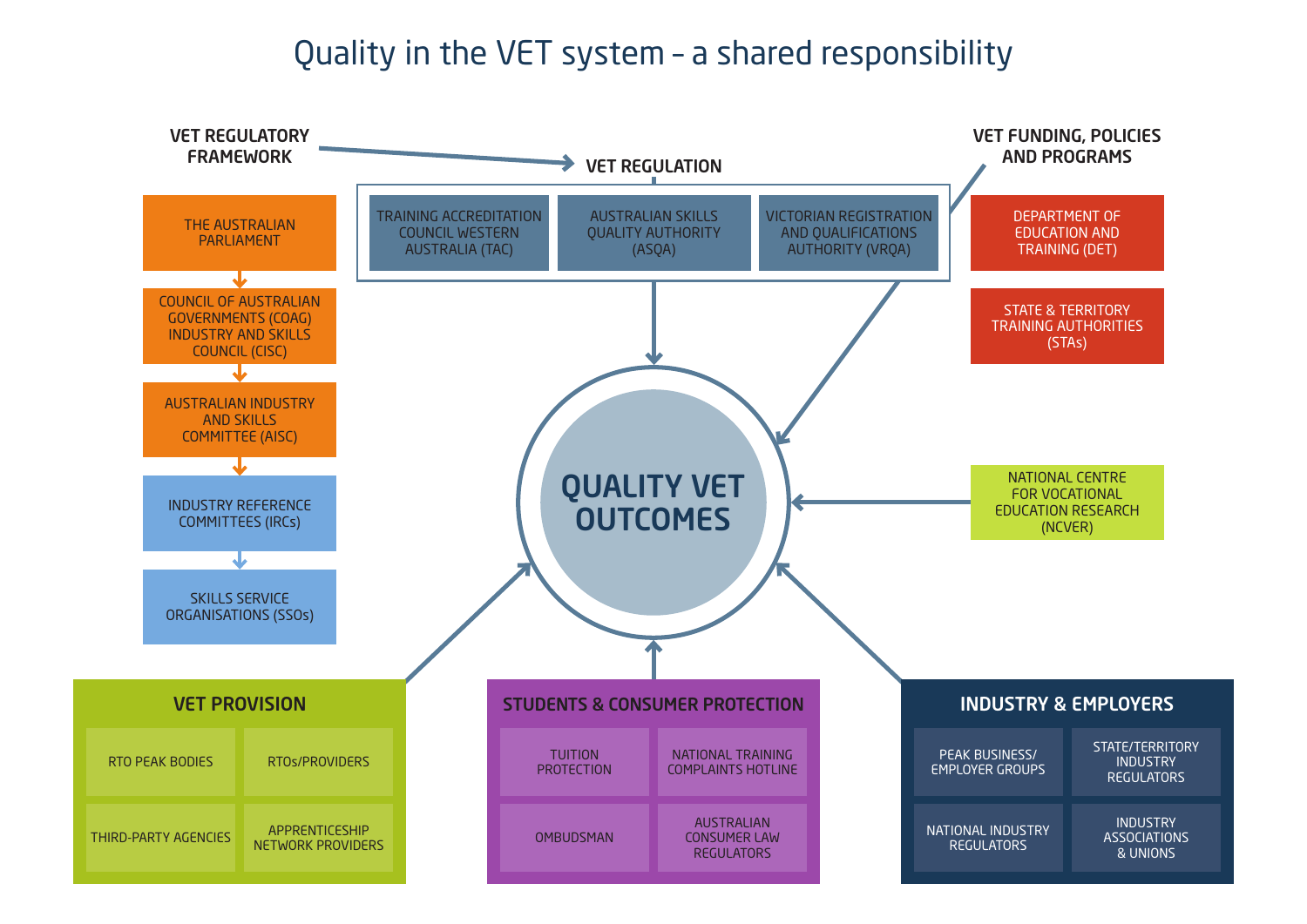# Understanding the VET regulatory architecture

aims to achieve greater national consistency in the way RTOs are registered and monitored and in how standards in the VET sector are enforced. The VET Quality Framework comprises the *Standards for Registered Training Organisations (RTOs) 2015*, the *Fit and Proper Person Requirements,* the *Financial Viability Risk Assessment Requirements,* the *Data Provision Requirements*, and the Australian Qualifications Framework.

**Training packages** are developed to meet the training needs of industry, or a group of industries. Training packages do not suggest how a learner should be trained, rather, they specify the skills and knowledge required to perform effectively in the workplace. Training providers must comply with training package requirements for nationally recognised qualifications.

**Skills Service Organisations** (SSOs) provide support and related services to enable IRCs to develop and review training packages.

Council of Australian Governments (COAG) Industry and Skills Council (CISC) approves all VET standards including the *Standards for Registered Training Organisations 2015, Standards for VET Regulators 2015, Standards for VET Accredited Courses 2012,*  and *Standards for Training Packages 2012*.

Australian Skills Quality Authority (ASQA) endeavours to ensure that the quality and reputation of Australia's VET system is maintained through effective national regulation of VET providers and accredited VET courses. ASQA also regulates Commonwealth Register of Institutions and Courses for Overseas Students (CRICOS) providers including those delivering English Language Intensive Courses for Overseas Students (ELICOS).

Australian Industry Skills Committee (AISC) provides advice to CISC on the implementation of VET policies. AISC quality assures and **approves training packages** for implementation.

Industry Reference Committees (IRCs) provide a forum for industry engagement and feedback on industry trends. IRCs determine industry need and have oversight of training product development. IRCs are voluntary committees representing all business sizes.

> **Victorian Registration and Qualifications Authority (VRQA) regulates RTOs that** operate solely in Victoria and do not offer courses online or to overseas students.

The Training Accreditation Council (TAC) in Western Australia regulates RTOs that operate solely in WA and do not offer courses online or to overseas students.

VET Research: the National Centre for Vocational Education Research (NCVER) is a national research, evaluation and information organisation for the VET sector in Australia, jointly established by state, territory and Commonwealth ministers responsible for skills. NCVER is the data custodian of the national VET statistical collections and national VET survey collections.

#### ASQA regulates against the National VET Regulator Act, VET Quality Framework, VET legislation, Standards and Training package requirements.

ASQA takes a risk-based approach to regulation of the VET sector by identifying and targeting the greatest risks in relation to RTO (provider) and systemic issues of concern, and applying a proportionate response.

ASQA promotes a quality VET system so that students, employers and industry have confidence in Australia's VET sector.

ASQA strives to achieve this through a collaborative approach that recognises the shared responsibility of all VET stakeholders including RTOs and those responsible for VET provision; employers and industry groups; students and consumer protection agencies; the agencies responsible for developing the architecture that ASQA regulates against; as well as other VET and non-VET regulators.

#### VET QUALITY FRAMEWORK

#### The VET Quality Framework

### ASQA – THE NATIONAL VET REGULATOR

#### TRAINING PACKAGE DEVELOPMENT & APPROVAL

#### VET REGULATORY FRAMEWORK VET REGULATORS

The Australian Parliament approves vocational education and training (VET) legislation that ASQA regulates against including *National Vocational Education and Training (VET) Regulator Act 2011* and the *Education Services for Overseas Students (ESOS) Act*.

 $\left| \boldsymbol{\epsilon} \right|$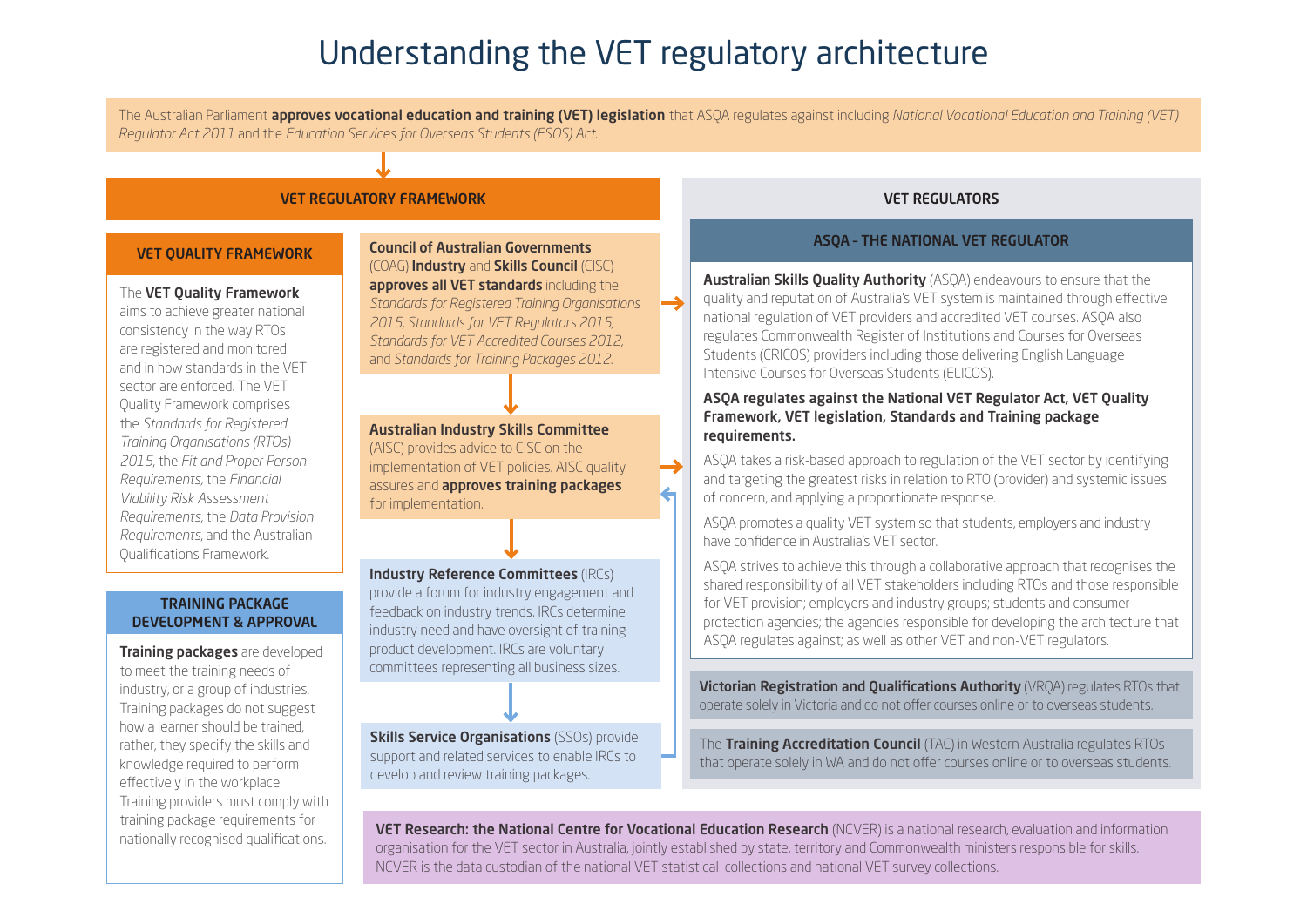## VET regulators ( i.e. ASQA, VRQA & TAC) are not responsible for the functions of direct consumer protection

VET regulators cannot assist VET students to resolve disputes regarding fees or contract breaches by their training provider.

ASQA's role in consumer protection is to enforce the standards for RTOs which are heavily underpinned by consumer protection principles to ensure that learners are properly informed and protected.

## Department of Home Affairs regulates overseas students who come to Australia to study VET through the approval

## Regulation of higher education is the responsibility of the Tertiary Education Quality and Standards Agency (TESQA).

ASQA works with TEQSA to regulate providers that operate in both VET and higher education markets (i.e. multisector providers).

and regulation of student visas. The Department's office of the Migration Agents Registration Authority (MARA) regulates Australian migration agents. ASQA's role in International education is to regulate the provision of training to these students.

## The Administrative Appeals Tribunal (AAT) has the powers to set aside decision made by ASQA.

**Department of Education and Training (DET) Skills & Training** division is the Australian Government department responsible for national policies and programs that help Australians access quality higher education, international education and skills and training. DET provides funding to the VET sector through its programs such as: Apprenticeships Incentives programs, Skills for Education & Employment programs. DET administers the VET Student Loans (VSL) scheme and other specific purpose payments.

> RTOs that contest reviewable decisions made by ASQA may apply to the AAT. The AAT has the power to review decisions made by ASQA.

**State and Territory Training Authorities (STAs) are** government departments that participate in the planning of national VET objectives. They are responsible for regulation of apprenticeships and traineeships training contracts within their jurisdiction. STAs are also responsible for administering and ensuring RTO compliance of VET funding criteria, including determining nominal hours to be delivered as minimum to meet funding requirements, applicable to their jurisdiction.

The agencies listed below are responsible for administering VET policies, programs, funding and ensuring compliance of the VET funding contracts they enter into with RTOs. Collaboration and information sharing between ASQA and these agencies are essential to effective VET regulation. A breach of funding program compliance may in some cases also result in a breach of the standards against which ASQA regulates.

## UNDERSTANDING THE BOUNDARIES OF ASQA'S ROLE & RESPONSIBILITIES VET FUNDING, POLICIES AND PROGRAMS

# VET responsibilities outside ASQA's remit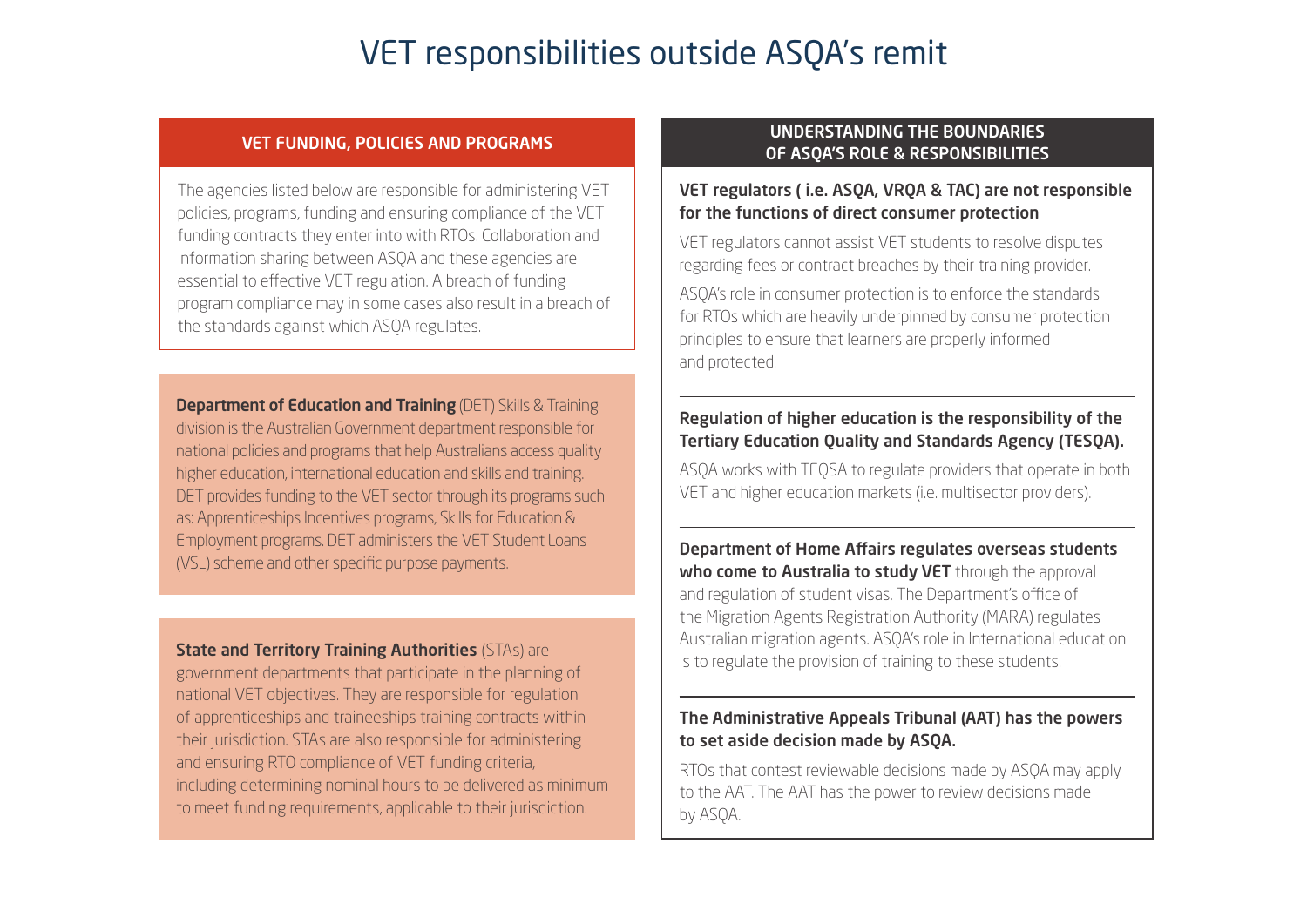# Industry & employers

STATE/ **TERRITORY INDUSTRY REGULATORS** 

**INDUSTRY ASSOCIATIONS** & UNIONS

**Employers and industry** are integral to a quality VET system.

> State/territory industry regulators have legislative authority to regulate a particular industry in their state/territory and determine the requirements that need to be met in order for VET graduates to be licensed and/or operate in that state/territory.

Industry associations and unions represent the interests of their members in a specific vocation, business area or industry, and provide input to vocational training matters relevant to their specific industry.



Employers may employ students while they undertake a VET course (sometimes through a traineeship or apprenticeship pathway) or employ VET graduates.

Group Training organisations (GTOs) provide a specific type of employment arrangement that is an option for the employment of apprentices and trainees. The GTO recruits and employs the apprentice or trainee and places them with a host employer.

Some employers have the dual role of both employer and RTO (e.g. enterprise RTOs deliver training primarily to their own employees).

Nationally recognised VET outcomes are offered in almost every industry in Australia. This diversity of industry and employers involved in the VET sector is represented by a range of bodies and associations.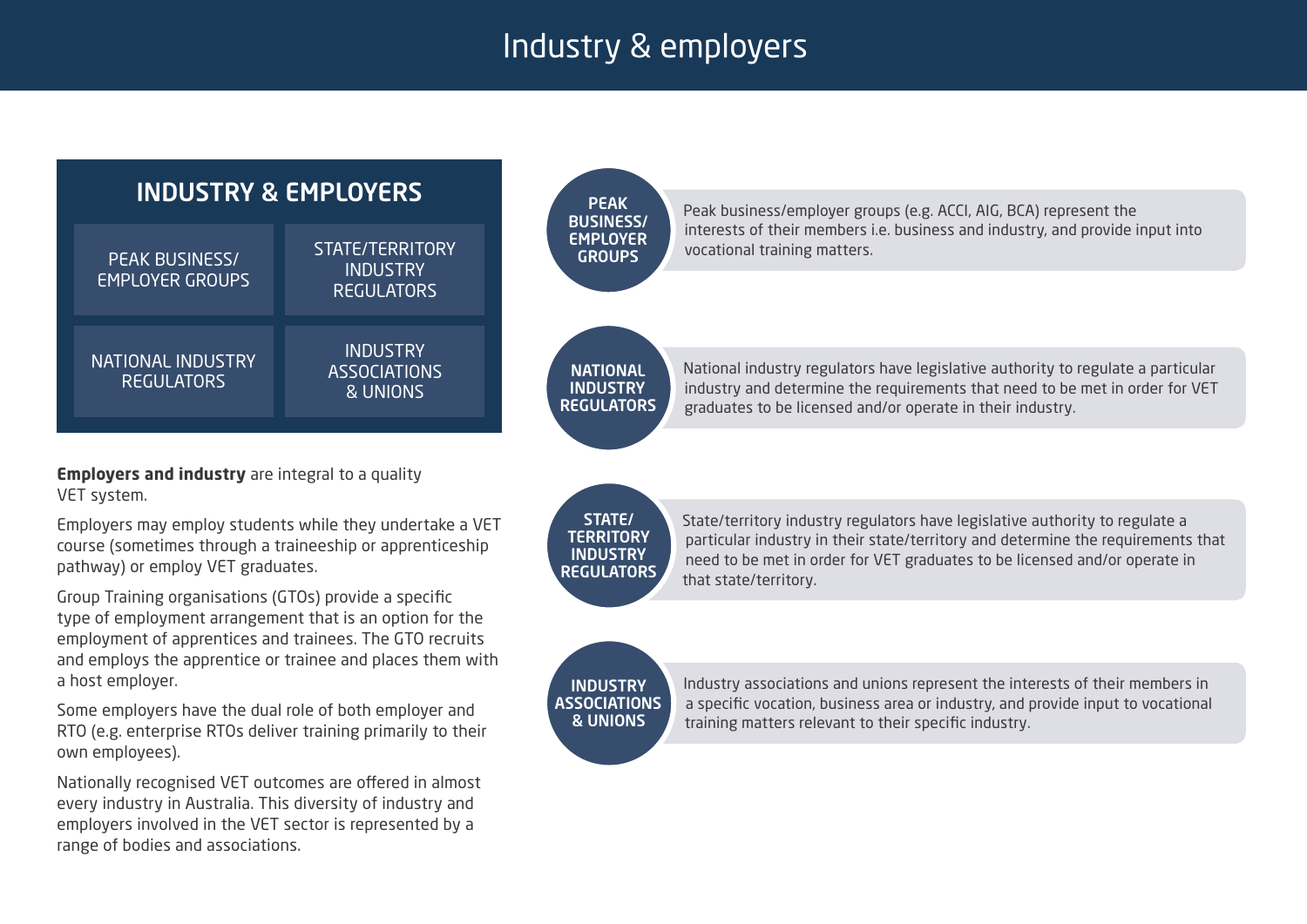# VET provision

APPRENTICESHIP **NETWORK PROVIDERS** 

Apprenticeship network providers offer advice and support services tailored to the needs of employers, apprentices and trainees throughout the apprenticeship lifecycle from pre-commencement to completion.

### THIRD-PARTY **AGENCIES**

Third-party agencies must have a written agreement with RTOs in order to provide services related to nationally recognised training on behalf of an RTO. Those services might include recruitment or enrolment of prospective learners, provision of educational or support including services to overseas students, delivery of training and/or assessment, and issuance of qualifications.

RTOs/ **PROVIDERS** 

RTOs and providers engage trainers and assessors and are represented by their peak bodies. They also work with a range of other third parties/agencies.

Being a registered training organisation (RTO) is a requirement to deliver nationally recognised training or a nationally accredited VET course. \*RTOs who offer VET courses to overseas students studying in Australia must

also have CRICOS registration.

\*ELICOS providers offer English Language Intensive Courses to overseas students. RTOs operate in an open and competitive market. RTOs can be publicly established providers e.g. TAFE, a private for-profit RTO, a community-based not-for-profit RTO or an enterprise RTO (i.e. an employer and RTO that delivers training primarily to its own employees).

\* Specific to overseas students

RTO peak bodies represent the interests of RTOs in Australia. Private peak bodies are often membership-based e.g. ACPET, NEAS\* and English Australia\*. The public sector is represented by TAFE Directors Australia (TDA) and enterprise RTOs are represented by the Enterprise RTO Association (ERTOA).

RTO PEAK BODIES

\*Representing providers that deliver training to overseas students

| <b>VET PROVISION</b>        |                                                   |  |  |  |
|-----------------------------|---------------------------------------------------|--|--|--|
| <b>RTO PEAK BODIES</b>      | RTOS/PROVIDERS                                    |  |  |  |
| <b>THIRD-PARTY AGENCIES</b> | <b>APPRENTICESHIP</b><br><b>NETWORK PROVIDERS</b> |  |  |  |

**VET provision** is integral to quality outcomes.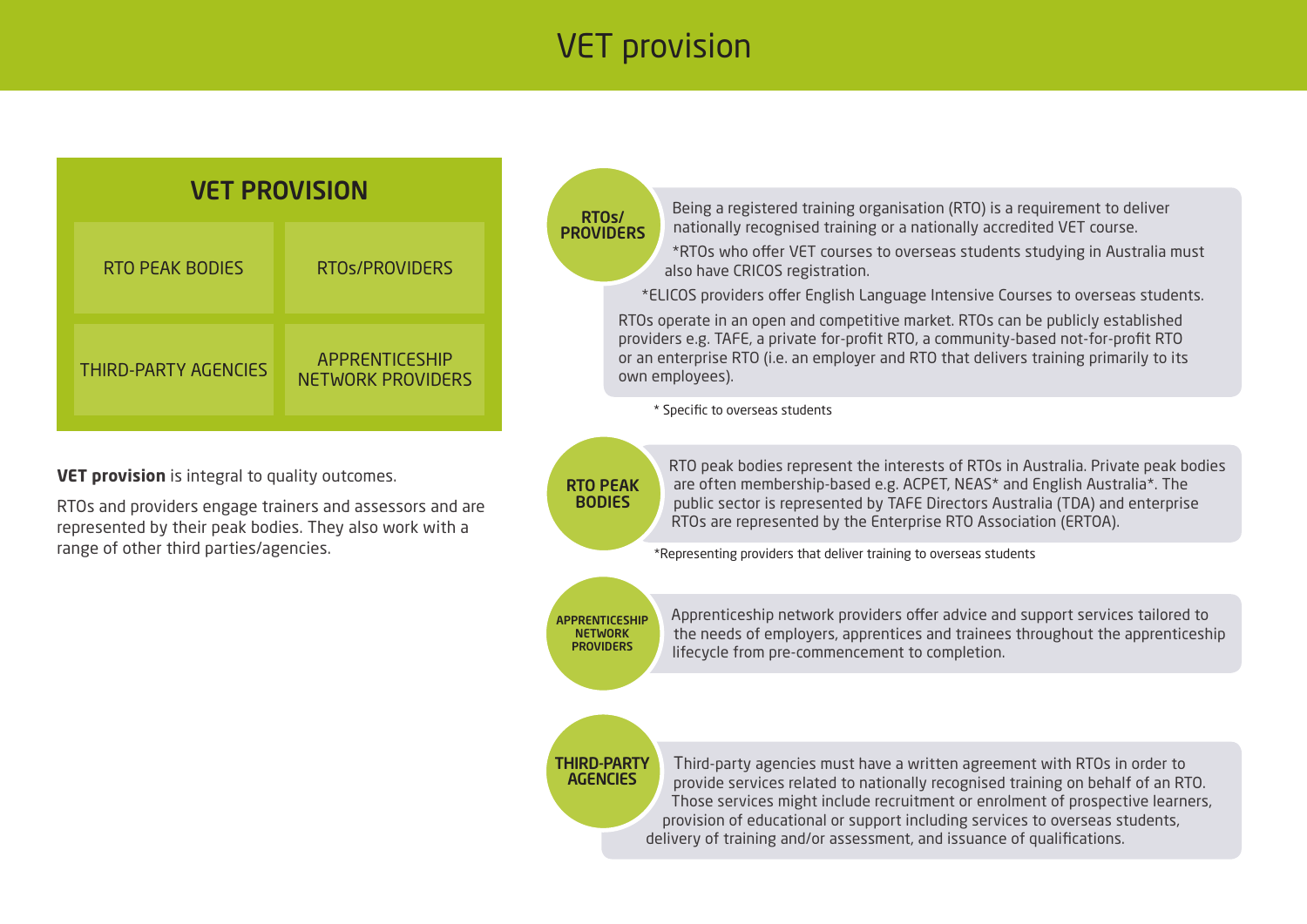# Students & consumer protection

The National Training Complaints Hotline is a joint Australian Government and state and territory governments' initiative that provides a central contact number and referral service for anyone with complaints or queries about the training sector.

DET **NATIONAL** TRAINING COMPLAINTS HOTLINE

> Australia has state, territory and Australian Government consumer law regulators. The Australian Competition and Consumer Commission (ACCC) regulates Commonwealth consumer law and considers student claims regarding breaches of contracts for VET services.

**OMBUDSMAN** 

AUSTRALIAN CONSUMER LAW REGULATORS

> An ombudsman is a publicly-funded official who acts as an independent intermediary between individuals and governments. Two specialist Commonwealth ombudsmen roles exist with relevance to the VET sector: the VET Student Loans (VSL) Ombudsman and the Overseas Student Ombudsman (OSO). State and territory Ombudsmen operate in their law–making jurisdictions.

**TUITION PROTECTION** 

The Standards for RTOs 2015 (regulated by ASQA) set out requirements for RTOs with regards to pre-paid tuition fees. The Australian Government Department of Education and Training (DET) administers tuition assurance arrangements for VET student loans as well as the Tuition Protection Service (TPS) to assist international students to complete their studies or receive a refund in cases where their provider is unable to fully deliver their course of study.

Students are at the centre of quality outcomes in the VET sector.

The Council of International Students Australia (CISA) is the national peak student representative organisation for overseas students studying VET, ELICOS or other higher education.

There is not one peak national body that represents the interests of all other VET students as VET students are such a diverse group.

There are a range of organisations that provide avenues for VET sector students to lodge concerns and/or provide consumer protection services for VET students.